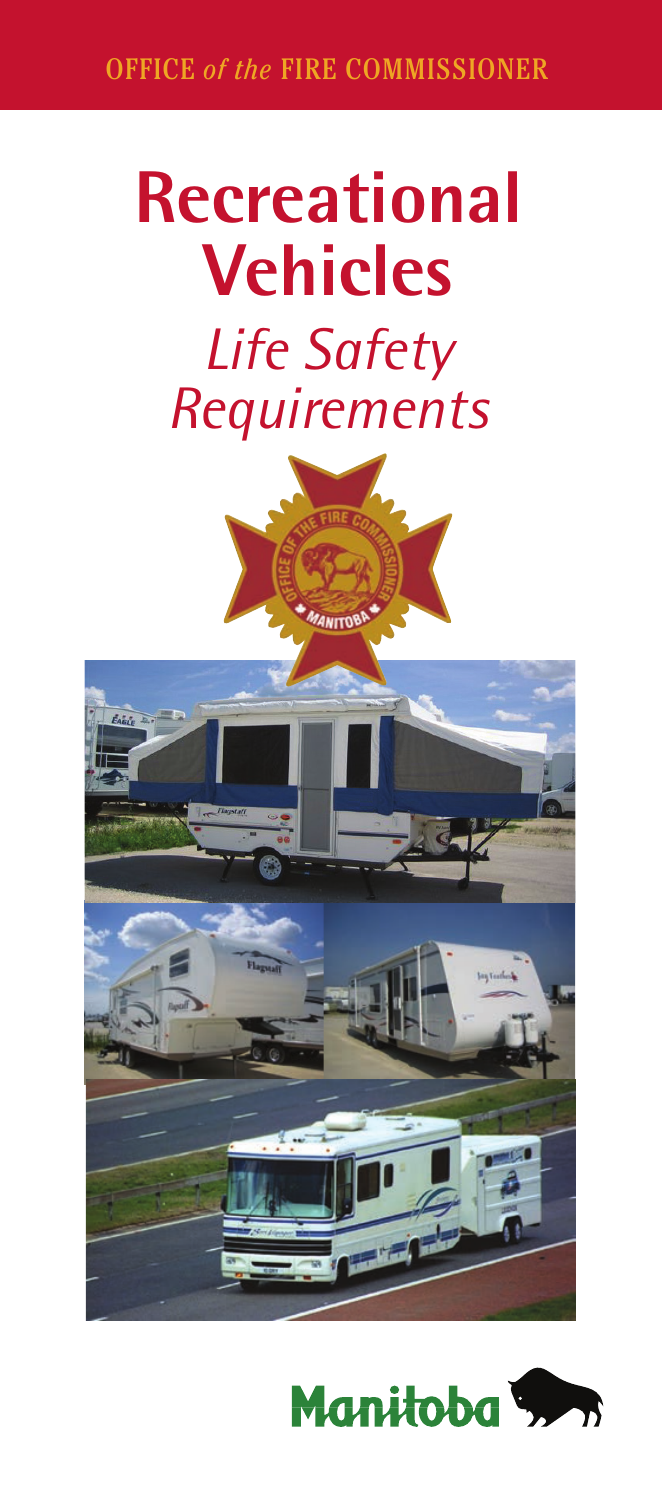The Manitoba Office of the Fire Commissioner has a responsibility to ensure that any recreational vehicle for sale or rent in the Province of Manitoba complies with the Canadian Standards Association construction standard CAN/CSA Z240 requirements for mobile housing and recreational vehicles. It outlines standards in areas such as:

- propane gas
- vehicular
- electrical
- plumbing
- fire safety
- life safety

### **What does this mean to me?**

A regulation of *The Buildings and Mobile Homes Act* states:

*"No individual, including a dealer or manufacturer, shall at wholesale or retail or by auction or otherwise, directly or indirectly, offer or expose for sale, rent or lease, or otherwise commercially dispose of a recreational vehicle that does not bear a label."*

This means you cannot sell a recreational vehicle unless it displays an approval label to show it is certified. It is the seller's responsibility to ensure certification. A recreational vehicle (RV) that is not certified must undergo a standards inspection administered by the Office of the Fire Commissioner.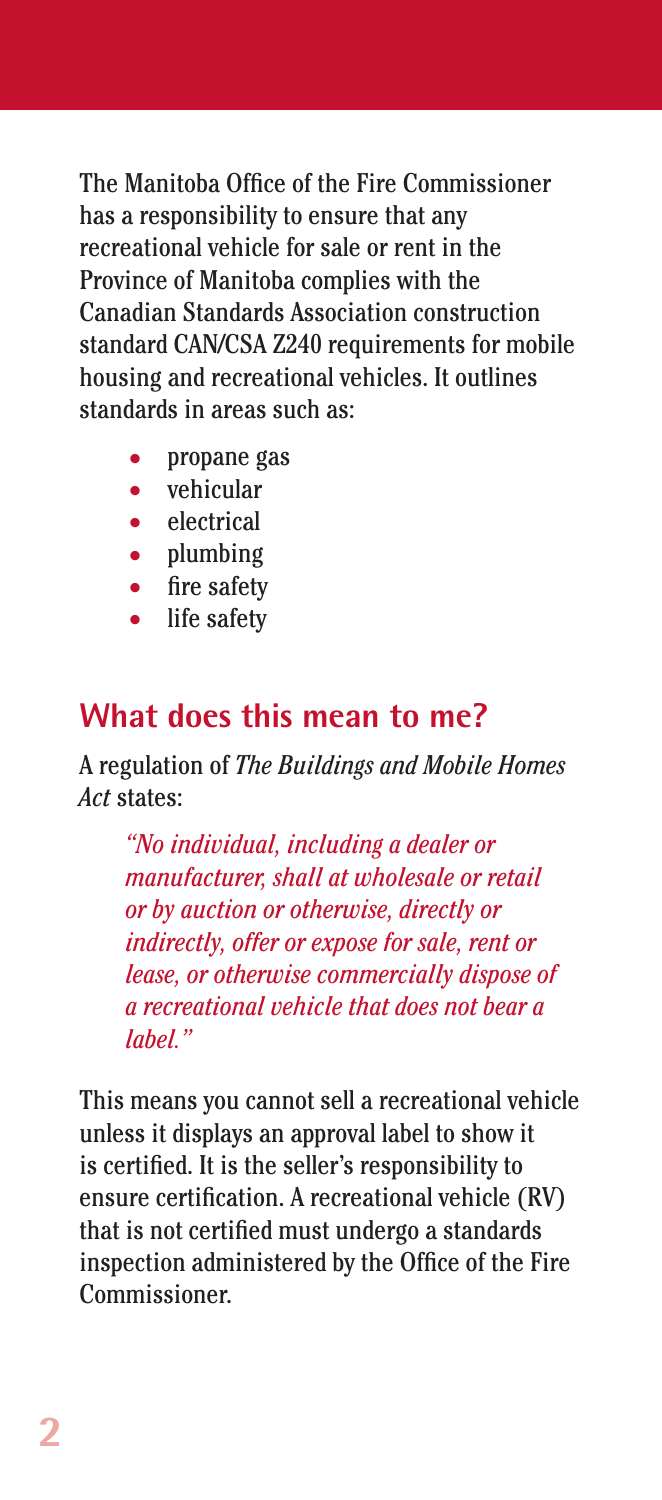### **How can I tell if my RV is certified?**

Properly certified recreational vehicles must display a certification sticker issued by the Canadian Standards Association (CSA), the Quality Auditing Institute (QAI), Intertek, the Office of the Fire Commissioner (Manitoba) or another certifying agency approved by the Standards Council of Canada. This label is usually located near a main doorway.



*Office of the Fire Commissioner label*

*Quality Auditing Institute label*

If a certification label does not appear on the RV or if it has become unreadable, upon the sale the seller must contact the Office of the Fire Commissioner and arrange for a standards inspection conducted by a qualified inspector. A modified RV also requires re-inspection.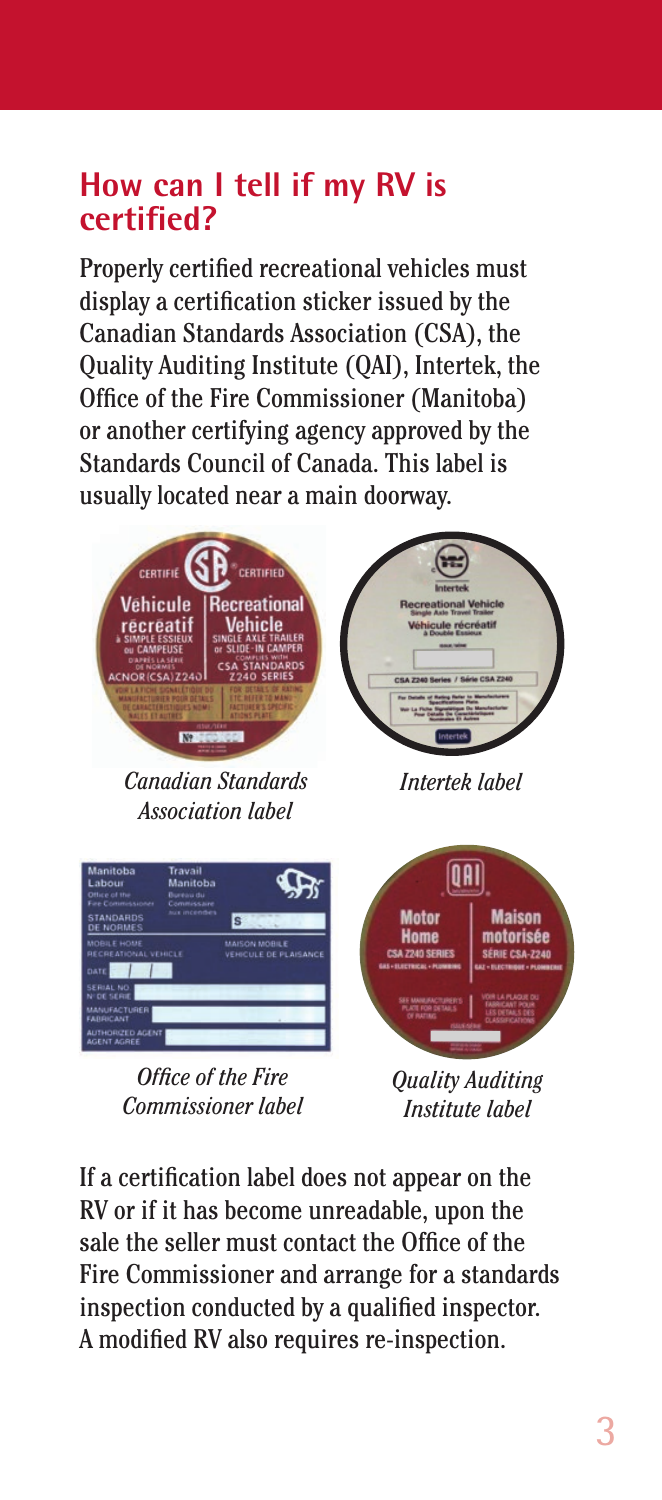## **Fundamental Areas of Inspection**

## **Propane**

#### *All equipment must be Canadian Standards Association (CSA) approved.*

When used properly, propane or liquefied petroleum (LP) is a safe, efficient and economical source of fuel. In recreational vehicles, appliances such as ranges, ovens, furnaces, water heaters and refrigerators can



operate on LP.

Portable propane cylinders bear a Transport Canada (TC) number and date. Propane

cylinders must be recertified after 10 years, and must be replaced if there are signs of damage such as dents or excessive rust.

Gas hoses must be certified and installed compliant to the Manitoba Liquid Propane Gas Code. They must be pliable, free from cracks and cuts, and show no other signs of damage.



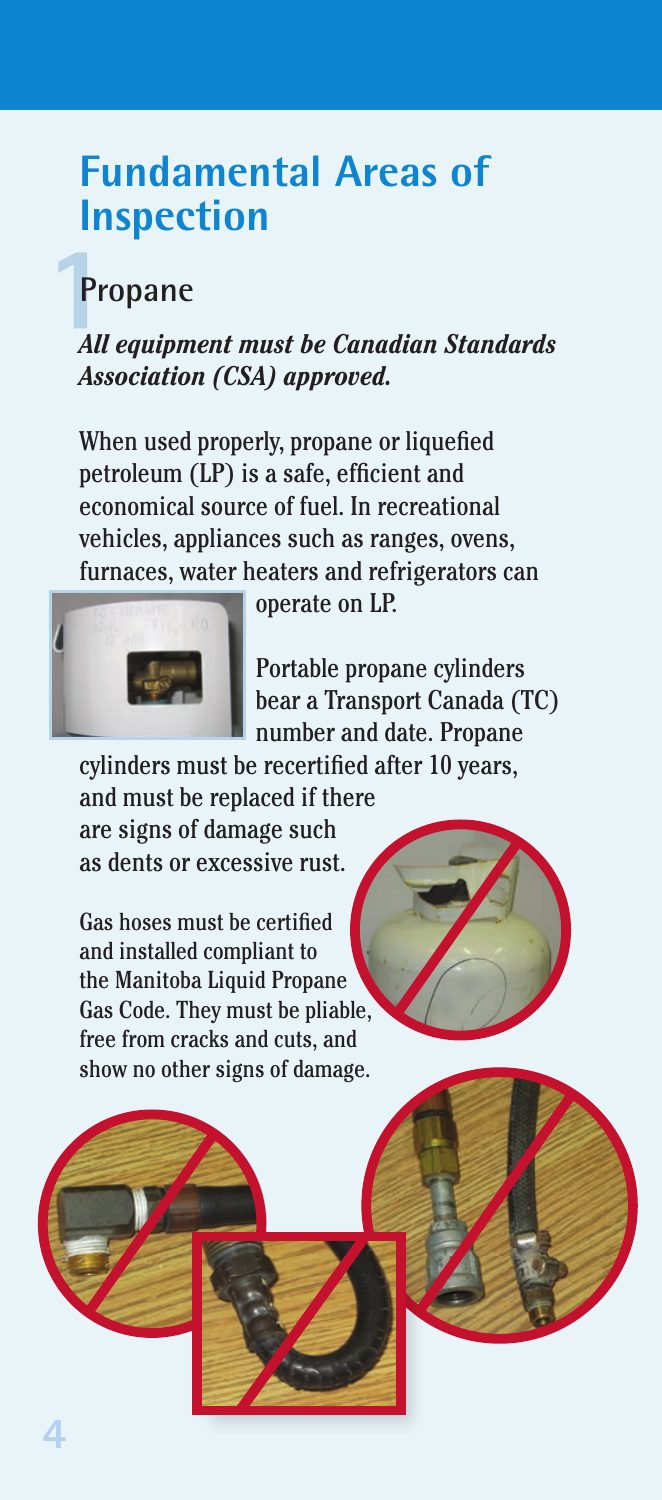

Gas regulators must be properly mounted and have a cover for protection from weather.

To prevent damage

to copper gas tubing during transport, they must be insulated from the appliance frame with wire loom or rubber grommets.



All permanently mounted propane tanks must have a Canadian Registration Number (CRN). There is a five year recertification requirement on these tanks. The CRN must be legible on the tank and have no visible defects (dents, excessive rust, etc.). Tanks with visible signs of defects must be replaced.



*Note: Propane tanks have a five year recertification requirement date while portable propane cylinders have a 10 year recertification requirement as per CSA B149.2-08 – Propane Code.*

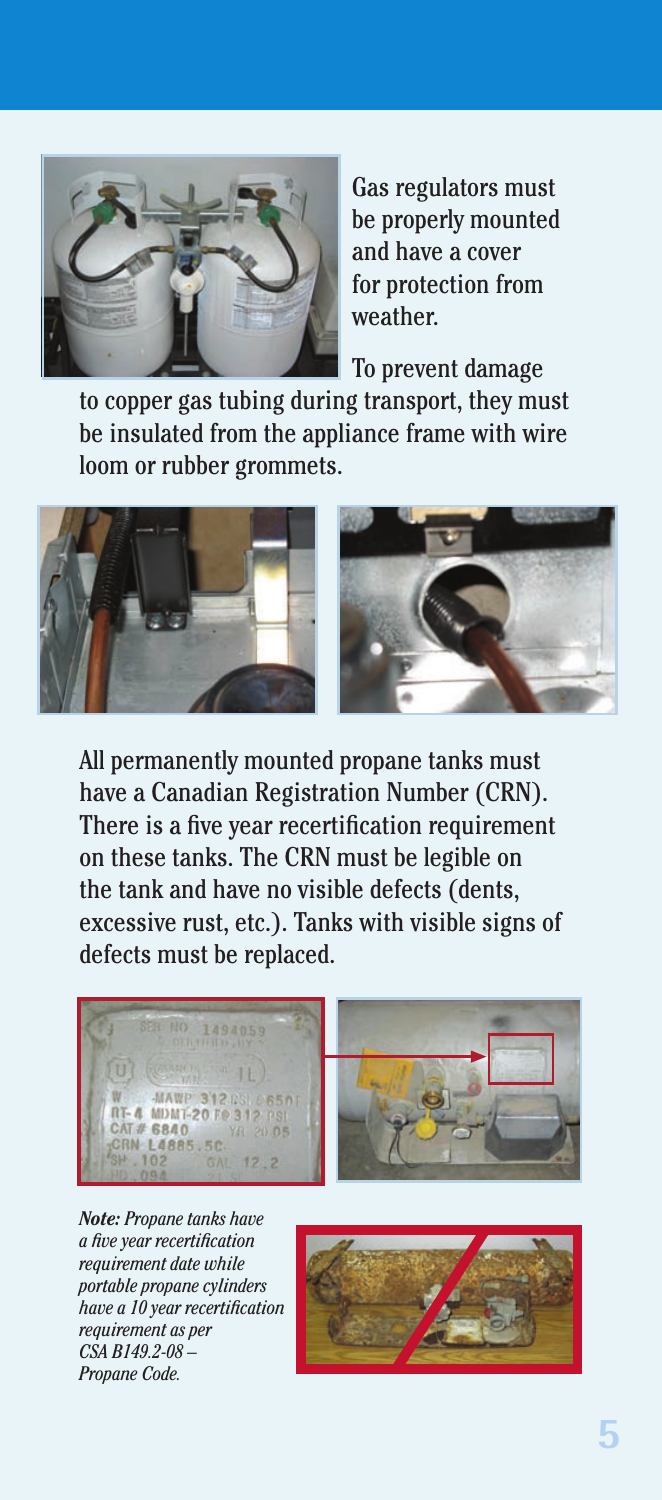# **Electrical**

RVs generally operate on two types of electrical systems either a 120-volt system or a 12-volt DC system. The 120-volt system works only when the shore power cord is connected to an outside power source, such as an outlet at a campground or at your house. These cords are rated 15 amps through 50 amps depending on the amperage draw of your RV. Shore power cords must be a minimum of six metres in length and free of visible signs of deterioration (overheating, cuts, cracks, etc.) or modifications to the cord ends.

The other electrical system is a 12-volt DC system like in your car. All 120/12-volt equipment, electrical hardware and consumer electronics must be CSA approved for use in your RV. Recreational vehicles must also be equipped with ground fault circuit interrupter (GFCI) devices on exterior duplex receptacles and on interior receptacles within one metre of a sink, tub, etc.

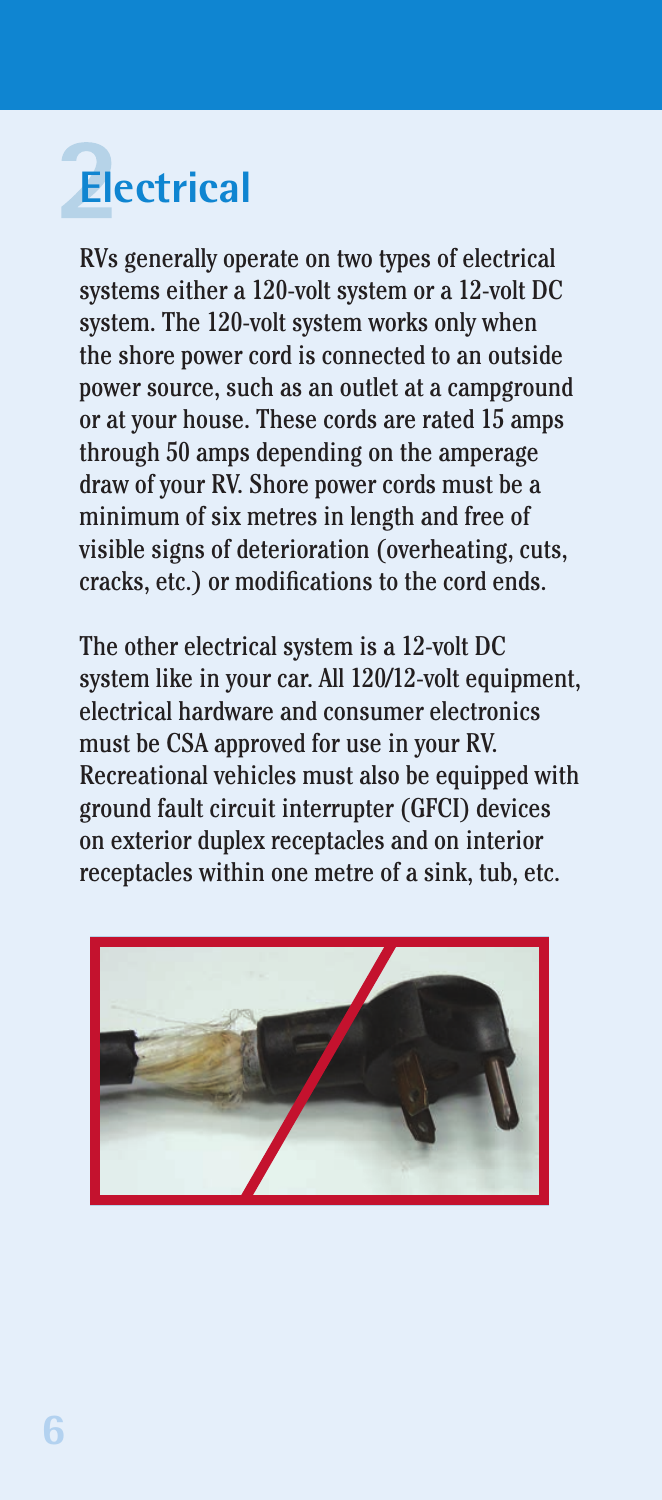## **Vehicle Components**

On motorized RVs, drive related components, including the engine and transmission, should be inspected annually by a licensed technician.

During an inspection, the technician will examine:

- *springs*
- brakes and wires
- tire condition
- tire pressure
- jack operation (legs and feet landing gear)
- frame and related components

# **Plumbing**

Plumbing components used in recreational vehicles must be CSA certified. Inspectors will check to ensure that pipes, supports, drains or hoses are secured so they will not become a health or road hazard. Further, adjustable shower heads must be fastened to the wall of the shower.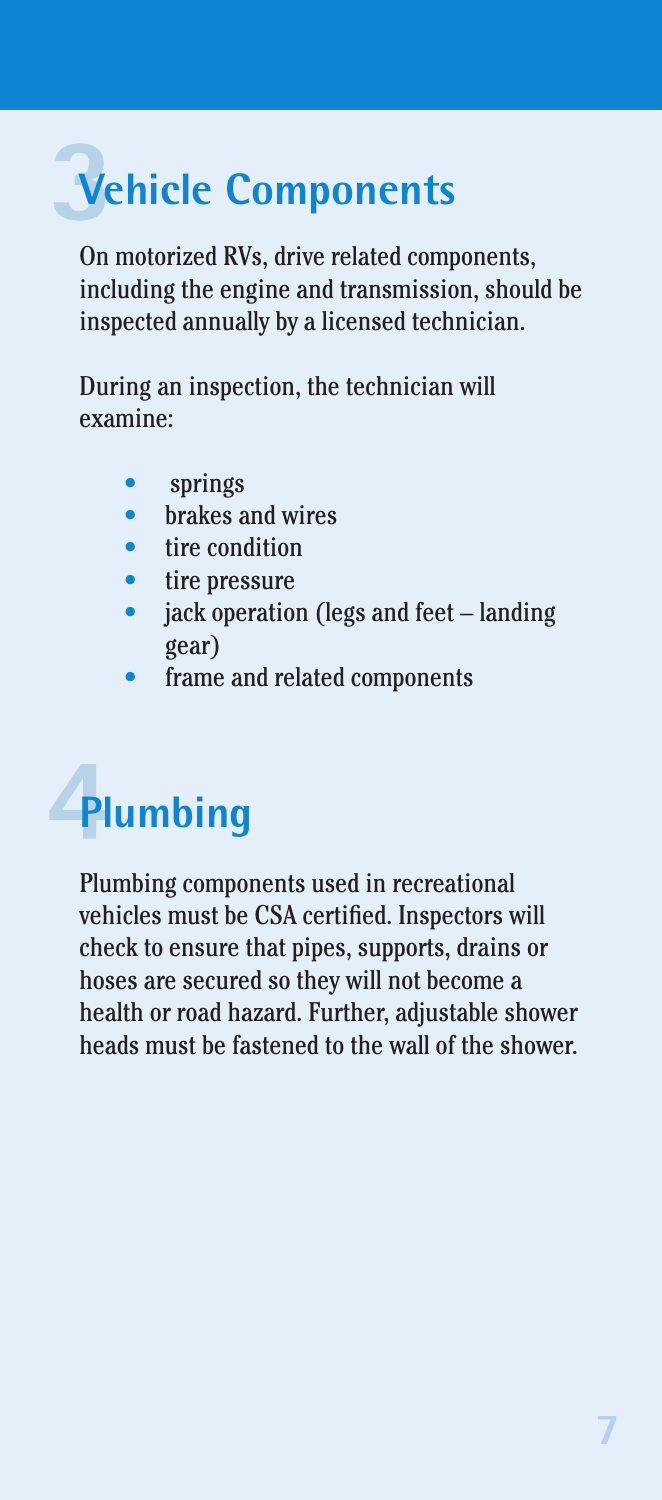## **Fire Safety Requirements**

*All detection devices must be rated for recreational vehicle use*

## **Smoke Detectors**

Each recreational vehicle must be equipped with at least one battery operated smoke detector listed for use in a recreational vehicle and conforming to CAN/ULC S531 – Standard for Smoke Alarms (Underwriters' Laboratories of Canada).

The smoke detector must be installed according to the requirements of CAN/ CSA S531 Section 5.4.2 Warming Labels and mounted within the living or cooking area.

### **Propane Gas Detectors**

All propane gas appliance equipped recreational vehicles must have a propane gas detector installed and approved for use in recreational vehicles, conforming to either CSA B149.2-08 – Propane Code or UL Standard 1484, the Standard of Safety for Residential Gas Detectors. Propane gas is heavier than air, thus the detector must be installed close to the floor. A smoke detector or carbon monoxide detector will not detect/alarm a propane gas leak.







## **Carbon Monoxide Detectors**

A carbon monoxide detector approved for use in recreational vehicles and conforming to CAN/CSA 6.19 residential carbon monoxide alarming devices must be properly installed in all: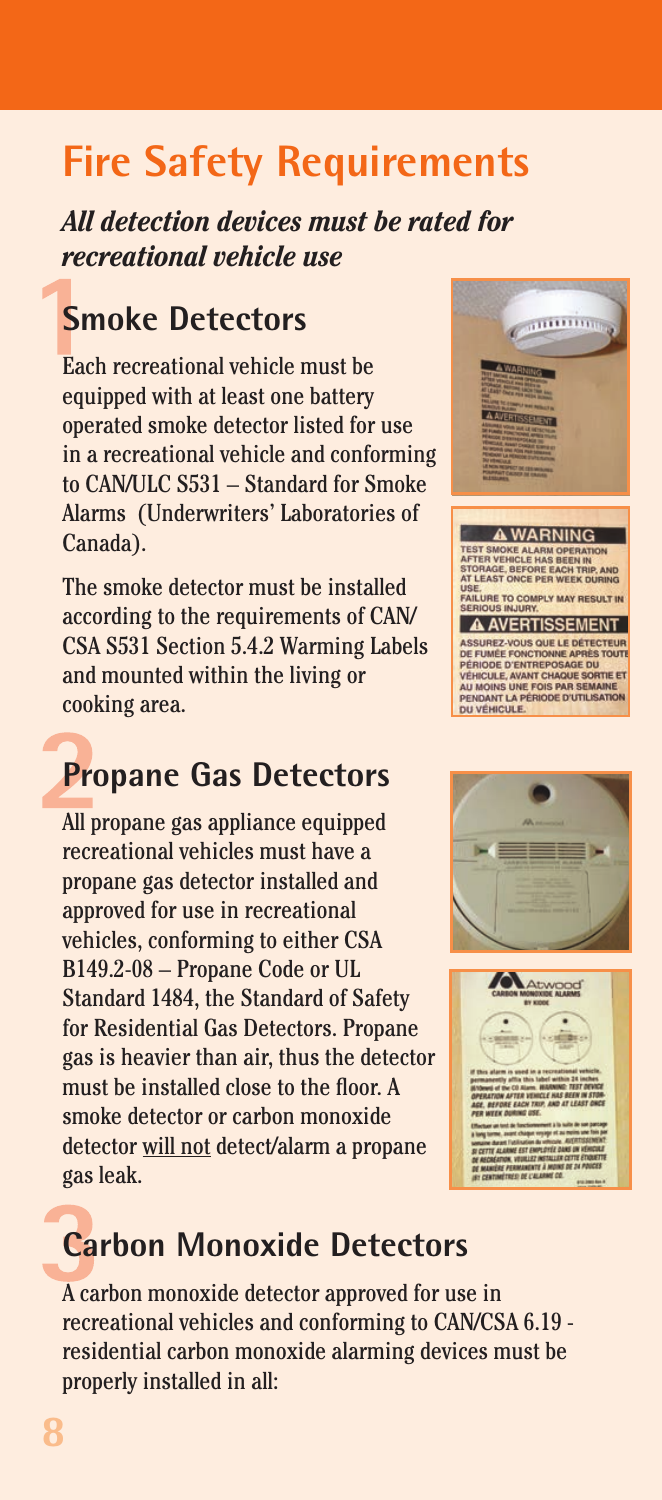**9**

- recreational vehicles with an internal combustion engine,
- recreational vehicles designed to be fitted with an internal combustion engine,
- slide-in campers, and
- recreational vehicles with fuel fired appliances (ex: range, furnace, hot water tank , etc.).

Along with regular inspection of your RV's chassis and generator exhaust system, check for openings in floors or sidewalls. Be sure to park your RV in a well-ventilated area, avoiding obstructions that may prevent exhaust gases from dissipating.

#### *Potential sources of carbon monoxide*

- **Engine Exhaust** Portable Grills
- 
- 
- **Portable Space Heaters Gas Stove and Ovens**
- Defective Engine Exhaust System
- Liquefied petroleum (LP) infrared heaters
- Kerosene Heaters

## **Portable Fire Extinguishers**

#### *Must conform to CAN/ULC standard*

Fuel burning appliance-equipped recreational vehicles must have a portable fire extinguisher conforming to CAN/ULC S504 - Standard for Dry Chemical Fire Extinguishers standards with a minimum rating of 5 B:C, except for motor homes where the minimum rating must be 10 B:C.

#### The fire extinguisher

must be located in a readily accessible position within 600 mm (24 inches) from the main entrance and away from potential fire hazards. Fire extinguishers must be re-qualified or replaced every 10 years.







- Camp Fires Other RV's
- **Portable Generator Generator Exhaust** 
	-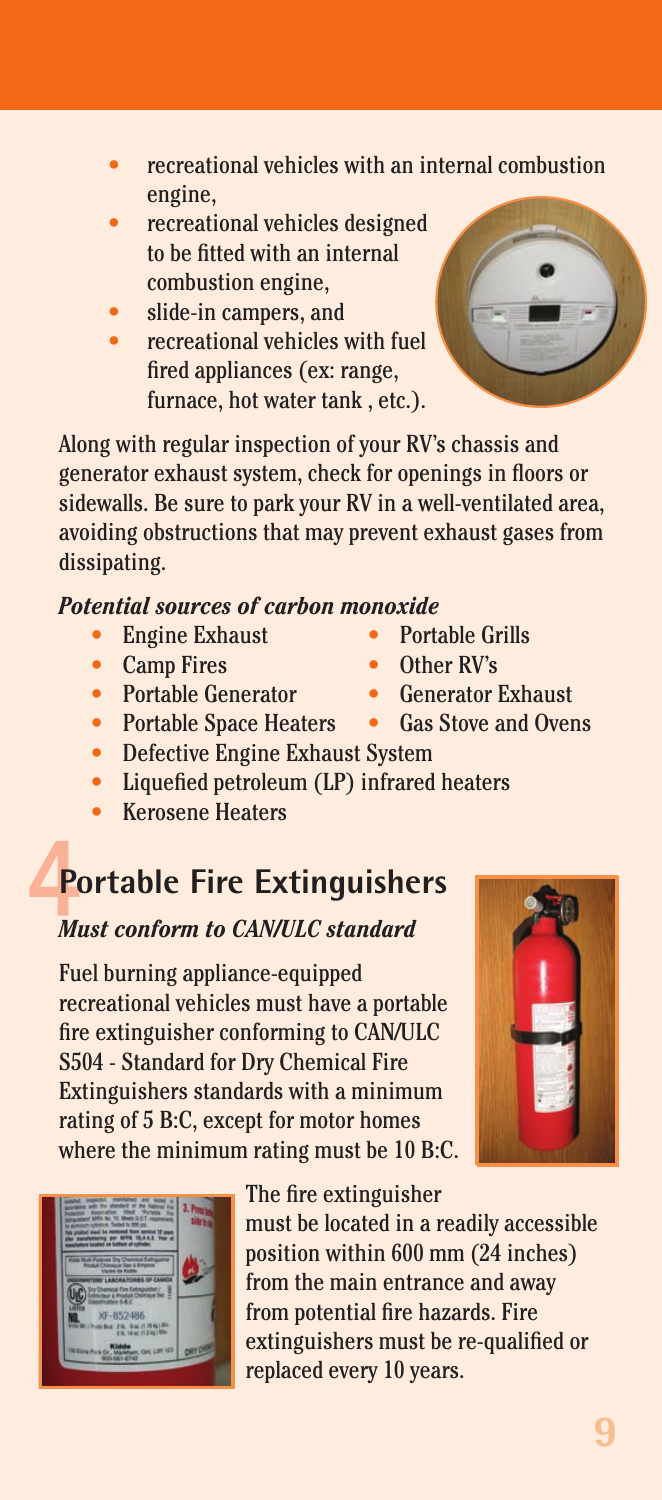## **Can I import an RV from the United States?**

If you plan to import a vehicle from the United States, you need to know if it qualifies for importation under Transport Canada's Registrar of Imported Vehicles (RIV) program. The program ensures that qualified vehicles imported from the United States are brought into compliance with basic Canadian Safety Standards and properly inspected. These units still require compliance to the CSA Z240 construction codes, which is a Standards inspection conducted by Inspectors at the Office of the Fire Commissioner. For more information, contact:

*Registrar of Imported Vehicles* Phone: 1-888-848-8240

*Canada Border Services Agency*

Toll free in Canada: 1-800-461-9999 (English) 1-800-959-2036 (French)

Outside Canada: 506-636-5064 (English) 506-636-5067 (French)

#### *Transport Canada*

Toll free in Canada: 1-800-333-0371 Outside Canada: 613-998-8616

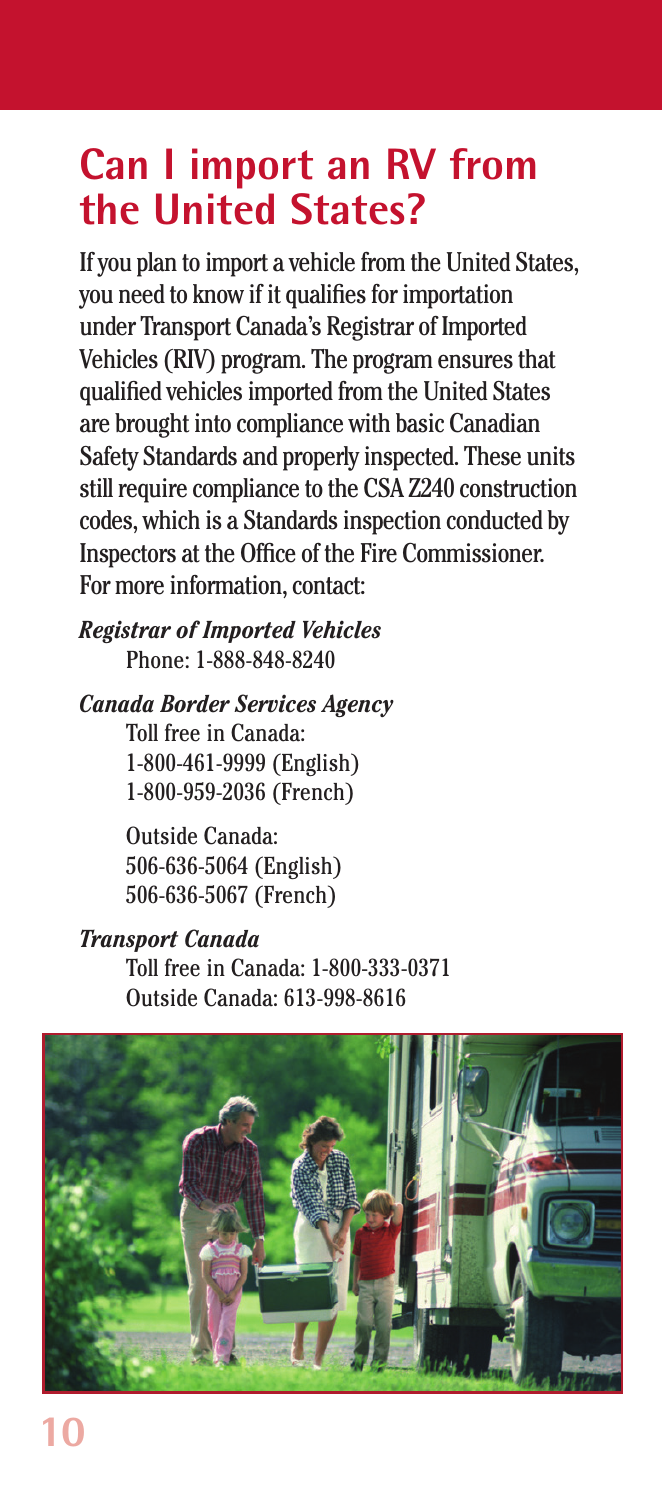## **Fees**

#### *What are the costs associated with a standards inspection?*

A standards inspection is required upon the sale of an RV when it does not have a valid certification label or the label is no longer legible. US manufactured RV units that have a Registrar of Imported Vehicles (RIV) label shall have a standards inspection label.

| <b>Overall Length</b>                        | Fee   |
|----------------------------------------------|-------|
| Less than 13 feet                            | \$75  |
| 13 feet to 33 feet                           | \$95  |
| 33 feet to $540$ ft <sup>2</sup>             | \$300 |
| 540 ft <sup>2</sup> to 1,080 ft <sup>2</sup> | \$450 |
| 1.080 ft <sup>2</sup> and up                 | \$600 |
| Special Acceptance *                         | \$45  |
| Permit to Sell **                            | \$20  |

*\*If a valid standards inspection label on an RV requires replacement due to accident or hail damage, you may apply to have it replaced through your certified RV dealership. An inspector reviews the application which must include the insurance claim number and, upon acceptance, a replacement label is sent to the applicant.*

*\*\*A Permit to Sell is required by any dealers when selling a used, certified RV.*